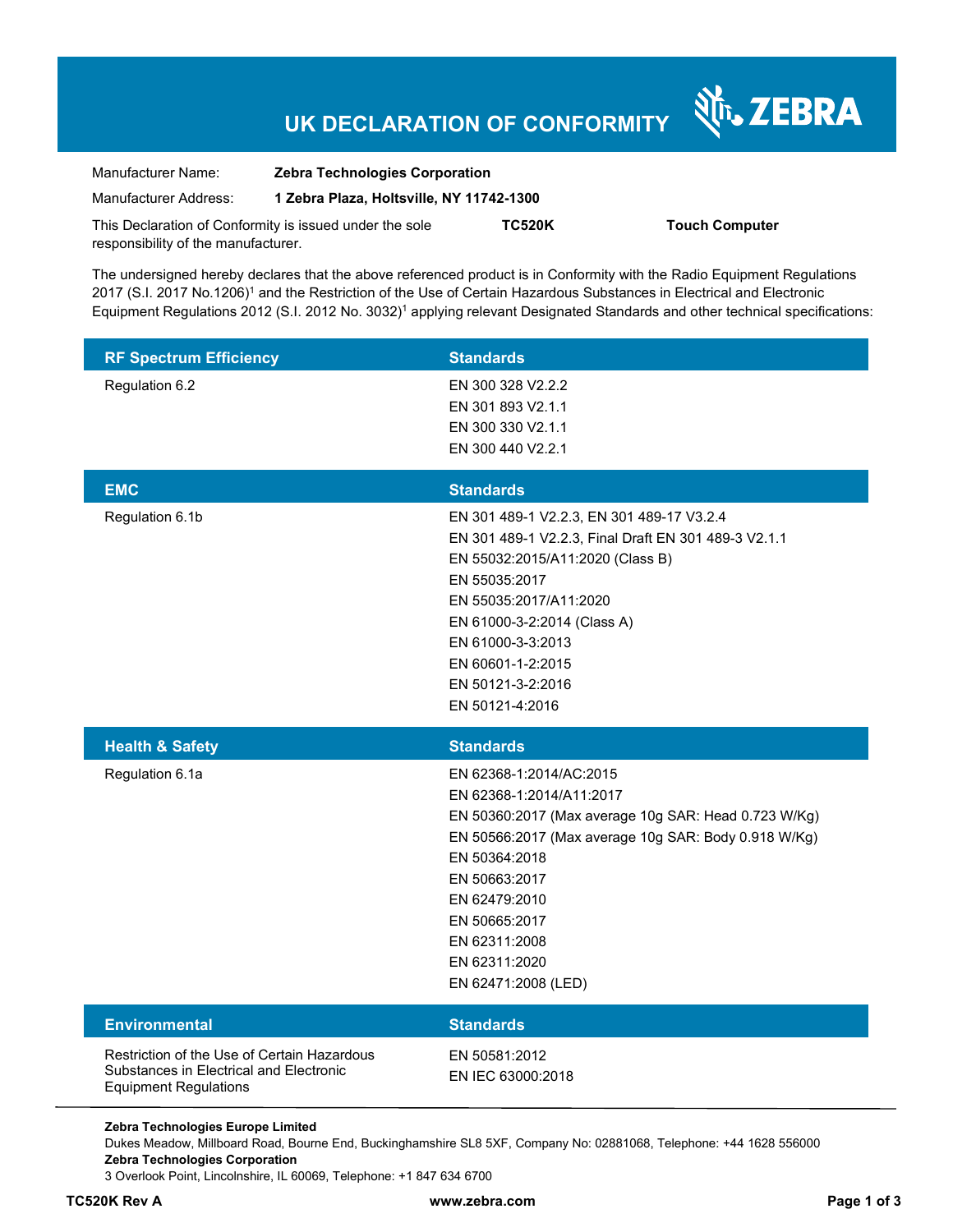## **UK DECLARATION OF CONFORMITY**



With regard to the Radio Equipment Regulations 2017 (S.I. 2017 No.1206)<sup>1</sup>, the conformity assessment procedure referred to in regulation 41(4)(a) and detailed in Schedule 2 has been followed.

 $^{\rm 1}$  As amended by applicable EU withdrawal legislation implemented at the time of issuing this declaration

**Signed on behalf of Zebra Technologies Corporation** 

*(Signature of authorized person)* Marco Belli Rev: A Sr. Manager, Regulatory **Date: 20 July 2021** Place: Bourne End, UK

**Zebra Technologies Europe Limited**  Dukes Meadow, Millboard Road, Bourne End, Buckinghamshire SL8 5XF, Company No: 02881068, Telephone: +44 1628 556000 **Zebra Technologies Corporation**  3 Overlook Point, Lincolnshire, IL 60069, Telephone: +1 847 634 6700